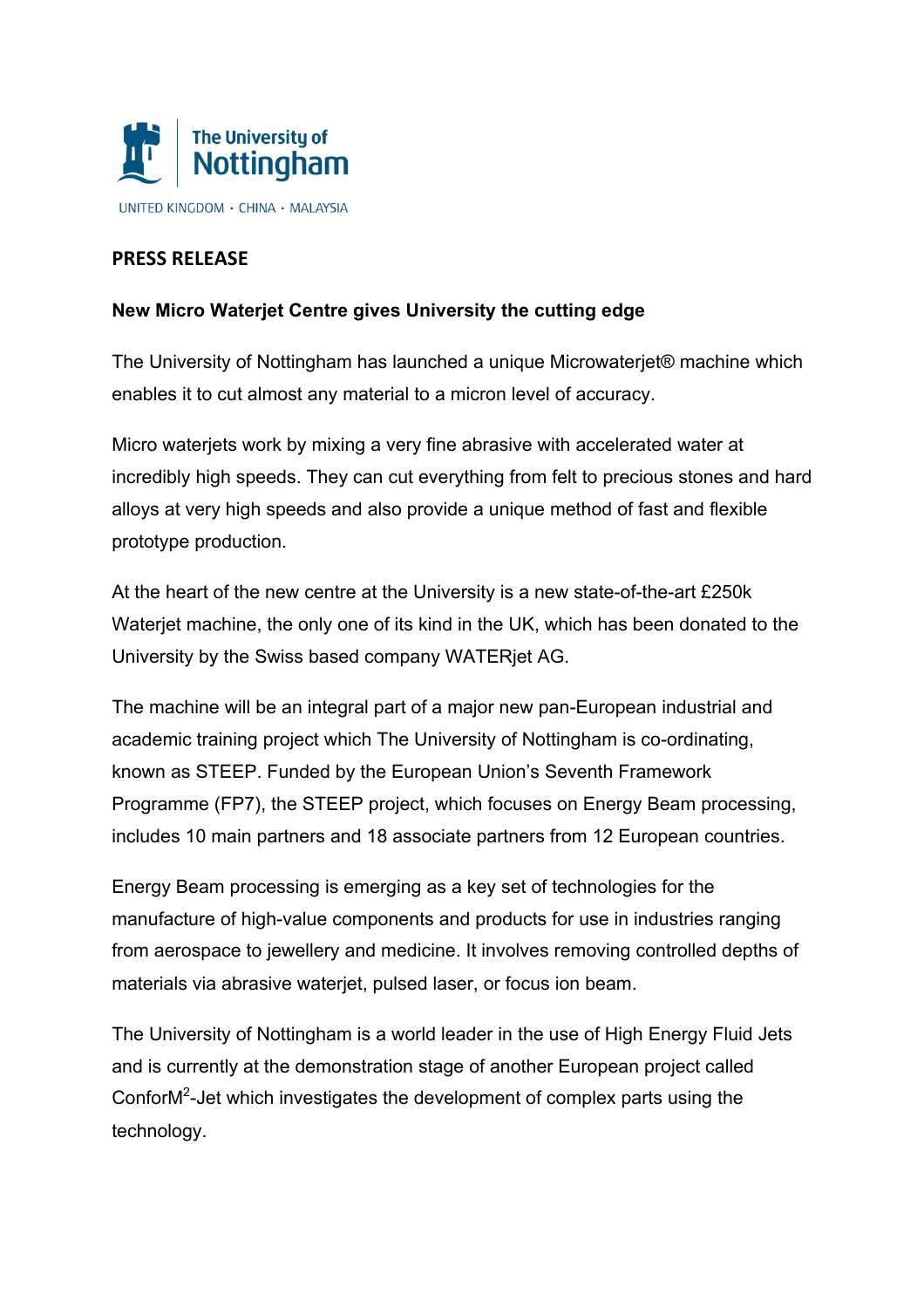Speaking about the opening of the new Micro Waterjet Centre, Professor Dragos Axinte, who is the Coordinator of the STEEP and ConforM2-Jet projects, said: "I particularly want to thank WATERjet AG for providing the waterjet machine for us to use; of course, this development would have not happened without the diligent work undertaken through the on-going collaborative work (FP7: ConforM<sup>2</sup>-Jet) led by Dr. Amir Rabani. This new Micro Waterjet Centre will be an invaluable part of our research into Energy Beam processing through the STEEP project."

"The Microwaterjet® machine can cut a wide range of materials, without causing damage or changing the structure of the material and this has an exciting range of potential industrial applications, so we will also be working closely with our business partners to see how Micro Waterjet technology can be applied in different industries"

Mr Walter Maurer, Board Chairman of the WATERjet Group Switzerland, owners of WATERjet AG, said: "It is a great pleasure to be able to provide The University of Nottingham with this Microwaterjet® machine. I am sure that the University will find it invaluable for its research into processing. I also believe it will help us to gain a better understanding of the full potential applications of the Micro Waterjet technology."

Chris Rudd, Pro Vice-Chancellor for External Engagement at The University of Nottingham, added: "We have a huge wealth of expertise in advanced manufacturing processes at Nottingham. This new Micro Waterjet centre will further add to our knowledge and capability in this area and will enable us to find new solutions to manufacturing issues."

For more information about the STEEP project, visit www.steep.itn.eu.

To find out about The University of Nottingham's services for businesses, visit www.nottingham.ac.uk/servicesforbusiness.

## **-Ends-**

For more information about this press release, contact Charlotte Anscombe, Media Relations Manager on 0115 748 4417, email charlotte.anscombe@nottingham.ac.uk, or Nick King,